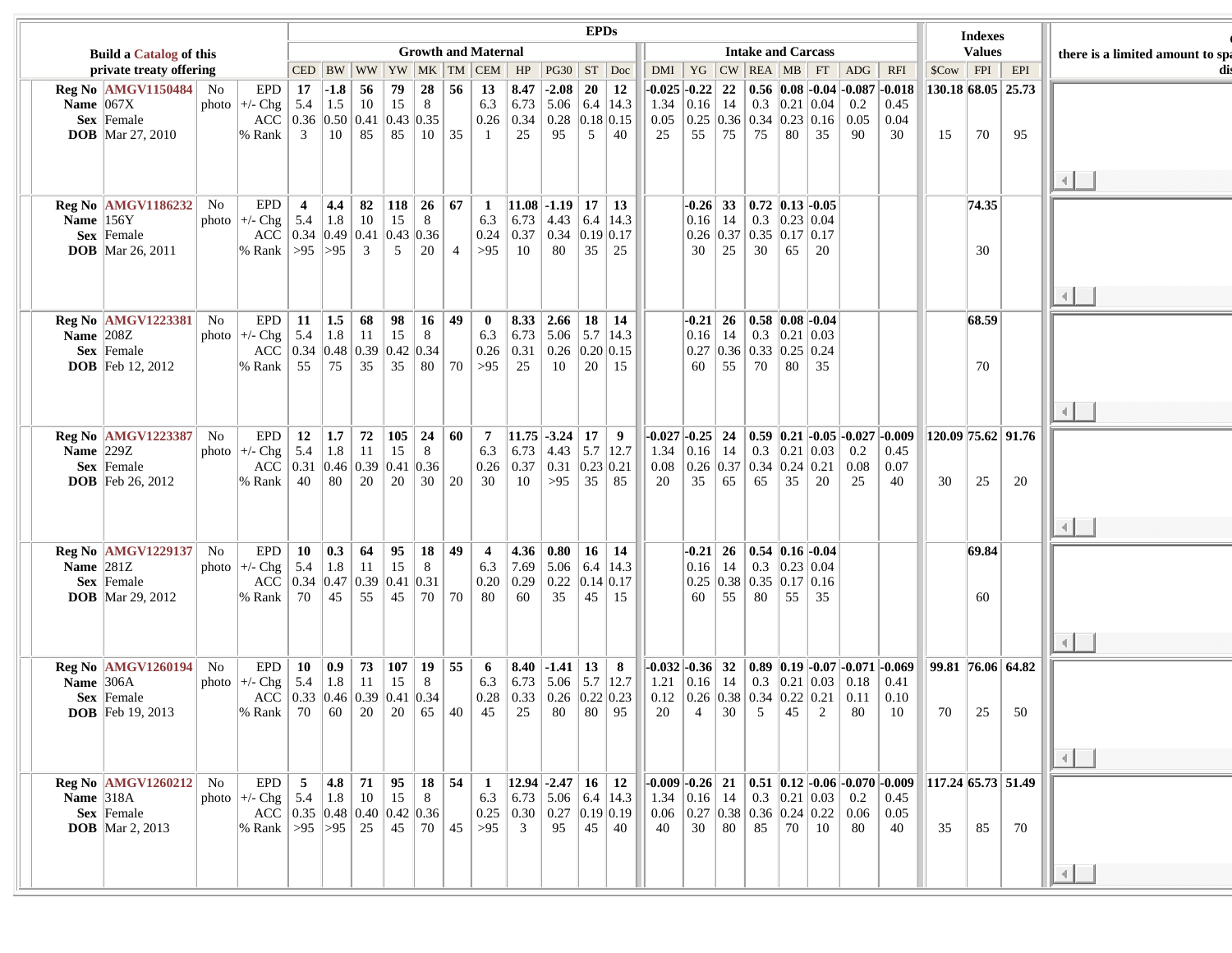|               | <b>Reg No  AMGV1290059  </b>      | No | EPD                                                                | 12                                                       | $1.6\phantom{0}$ | 65                                                       | 98  | 31              | 63             | 6              |                | $11.79$ -2.04   20                       |           | $\vert$ 11       | $-0.010$ $-0.33$ $26$ |                |             |                                    |                         |                                                                     | $\mid 0.69 \mid 0.08 \mid -0.07 \mid -0.026 \mid -0.001$         |                                                                                                        | 138.96 69.54 83.83                                 |       |    |                          |  |
|---------------|-----------------------------------|----|--------------------------------------------------------------------|----------------------------------------------------------|------------------|----------------------------------------------------------|-----|-----------------|----------------|----------------|----------------|------------------------------------------|-----------|------------------|-----------------------|----------------|-------------|------------------------------------|-------------------------|---------------------------------------------------------------------|------------------------------------------------------------------|--------------------------------------------------------------------------------------------------------|----------------------------------------------------|-------|----|--------------------------|--|
| Name $ 424B $ |                                   |    | photo $\left +\right $ - Chg                                       | 6.2                                                      | 1.8              | -11                                                      | 18  | 8               |                | 6.3            | 6.73           | 4.43                                     |           | $5.7$  12.7      | 1.34                  | $ 0.16 $ 14    |             | 0.3                                |                         | 0.21 0.03                                                           | 0.2                                                              | 0.45                                                                                                   |                                                    |       |    |                          |  |
|               | <b>Sex</b> Female                 |    |                                                                    | ACC   0.29 $ 0.45 0.37 0.38 0.37$                        |                  |                                                          |     |                 |                | 0.28           | 0.35           | $\vert 0.31 \vert$                       | 0.27 0.21 |                  | 0.08                  |                |             |                                    |                         | 0.26 0.35 0.32 0.26 0.24                                            | 0.08                                                             | 0.06                                                                                                   |                                                    |       |    |                          |  |
|               |                                   |    |                                                                    |                                                          |                  | 50                                                       |     |                 |                |                |                |                                          | 5         | 60               |                       |                |             |                                    | 80                      | $\mathcal{L}$                                                       |                                                                  |                                                                                                        |                                                    |       |    |                          |  |
|               | <b>DOB</b> Feb 25, 2014           |    | % Rank                                                             | 40                                                       | 75               |                                                          | 35  | 3               | 10             | 45             | 10             | 95                                       |           |                  | 40                    | 10             | 55          | 40                                 |                         |                                                                     | 25                                                               | 55                                                                                                     | 10                                                 | 60    | 25 |                          |  |
|               |                                   |    |                                                                    |                                                          |                  |                                                          |     |                 |                |                |                |                                          |           |                  |                       |                |             |                                    |                         |                                                                     |                                                                  |                                                                                                        |                                                    |       |    |                          |  |
|               |                                   |    |                                                                    |                                                          |                  |                                                          |     |                 |                |                |                |                                          |           |                  |                       |                |             |                                    |                         |                                                                     |                                                                  |                                                                                                        |                                                    |       |    |                          |  |
|               |                                   |    |                                                                    |                                                          |                  |                                                          |     |                 |                |                |                |                                          |           |                  |                       |                |             |                                    |                         |                                                                     |                                                                  |                                                                                                        |                                                    |       |    |                          |  |
|               |                                   |    |                                                                    |                                                          |                  |                                                          |     |                 |                |                |                |                                          |           |                  |                       |                |             |                                    |                         |                                                                     |                                                                  |                                                                                                        |                                                    |       |    |                          |  |
|               | <b>Reg No  AMGV1290086  </b>      | No | <b>EPD</b>                                                         | 6                                                        | 3.6              | 68                                                       | 104 | 29              | 63             | $-1$           |                | $9.04$ -1.59                             |           | $19 \mid 11$     |                       |                |             |                                    |                         |                                                                     | $-0.013$ $-0.29$   35   0.69   0.07   $-0.07$   $-0.048$   0.002 |                                                                                                        | $\left  126.06 \right  66.74 \left  75.38 \right $ |       |    |                          |  |
| Name $ 455B $ |                                   |    | photo $\left +\right $ - Chg                                       | 5.4                                                      | 1.8              | 10                                                       | 15  | 8               |                | 6.3            | 6.73           | $5.06$   5.7   14.3                      |           |                  | $1.34 \mid 0.16 \mid$ |                | $\vert$ 14  | 0.3                                |                         | 0.21 0.03                                                           | 0.2                                                              | 0.45                                                                                                   |                                                    |       |    |                          |  |
|               | Sex Female                        |    | ACC                                                                | $\vert 0.33 \vert 0.46 \vert 0.40 \vert 0.42 \vert 0.35$ |                  |                                                          |     |                 |                | 0.26           | 0.30           | 0.28                                     | 0.23 0.17 |                  | 0.07                  |                |             |                                    |                         | $\vert 0.28 \vert 0.38 \vert 0.35 \vert 0.28 \vert 0.24 \vert$      | 0.06                                                             | 0.05                                                                                                   |                                                    |       |    |                          |  |
|               | <b>DOB</b> Mar 13, 2014           |    | % Rank   > 95   > 95                                               |                                                          |                  | 35                                                       | 25  | 10              | 10             | >95            | 20             | 95                                       |           | $15 \, \, 60$    | 35                    | 20             | 20          | 40                                 | 85                      | 2                                                                   | 50                                                               | 60                                                                                                     | 20                                                 | 80    | 35 |                          |  |
|               |                                   |    |                                                                    |                                                          |                  |                                                          |     |                 |                |                |                |                                          |           |                  |                       |                |             |                                    |                         |                                                                     |                                                                  |                                                                                                        |                                                    |       |    |                          |  |
|               |                                   |    |                                                                    |                                                          |                  |                                                          |     |                 |                |                |                |                                          |           |                  |                       |                |             |                                    |                         |                                                                     |                                                                  |                                                                                                        |                                                    |       |    |                          |  |
|               |                                   |    |                                                                    |                                                          |                  |                                                          |     |                 |                |                |                |                                          |           |                  |                       |                |             |                                    |                         |                                                                     |                                                                  |                                                                                                        |                                                    |       |    |                          |  |
|               |                                   |    |                                                                    |                                                          |                  |                                                          |     |                 |                |                |                |                                          |           |                  |                       |                |             |                                    |                         |                                                                     |                                                                  |                                                                                                        |                                                    |       |    |                          |  |
|               | $\text{Reg No}$  AMGV1323109   No |    | EPD                                                                | 15                                                       | $-0.5$           | 73                                                       | 104 | 25              | 62             | 10             | $ 11.52 $ 2.14 |                                          | 19        | $\vert$ 10       | $-0.035$ $-0.39$ $20$ |                |             |                                    |                         |                                                                     |                                                                  | 0.92   0.19   -0.06   -0.066   -0.014                                                                  | $ 138.26 79.88 $ 66.50                             |       |    |                          |  |
| Name $ 503C$  |                                   |    | photo $\left +\right $ - Chg                                       | 5.4                                                      | 1.8              | 11                                                       | 15  | 8               |                | 6.3            | 7.69           | 5.69                                     |           | 6.4 14.3         | 1.34 $ 0.16 $ 14      |                |             | 0.3                                |                         | 0.21 0.03                                                           | 0.2                                                              | 0.45                                                                                                   |                                                    |       |    |                          |  |
|               | Sex Female                        |    | ACC $\vert 0.34 \vert 0.45 \vert 0.38 \vert 0.40 \vert 0.30$       |                                                          |                  |                                                          |     |                 |                | 0.24           | 0.29           | $\vert 0.15 \vert 0.15 \vert 0.16 \vert$ |           |                  |                       |                |             |                                    |                         | $0.05$   0.27   0.37   0.34   0.22   0.22   0.05                    |                                                                  | 0.05                                                                                                   |                                                    |       |    |                          |  |
|               |                                   |    |                                                                    |                                                          | 30               | 20                                                       |     |                 |                |                |                |                                          |           | $15 \mid 75$     |                       |                |             |                                    |                         | 10                                                                  |                                                                  |                                                                                                        | 10                                                 |       |    |                          |  |
|               | <b>DOB</b> Feb 14, 2015           |    | % Rank   10                                                        |                                                          |                  |                                                          | 25  | $25 \vert$      | 15             | $\overline{4}$ | 10             | 15                                       |           |                  | 20                    | $\overline{2}$ | 80          | $\overline{4}$                     | 45                      |                                                                     | 75                                                               | 35                                                                                                     |                                                    | 10    | 50 |                          |  |
|               |                                   |    |                                                                    |                                                          |                  |                                                          |     |                 |                |                |                |                                          |           |                  |                       |                |             |                                    |                         |                                                                     |                                                                  |                                                                                                        |                                                    |       |    |                          |  |
|               |                                   |    |                                                                    |                                                          |                  |                                                          |     |                 |                |                |                |                                          |           |                  |                       |                |             |                                    |                         |                                                                     |                                                                  |                                                                                                        |                                                    |       |    |                          |  |
|               |                                   |    |                                                                    |                                                          |                  |                                                          |     |                 |                |                |                |                                          |           |                  |                       |                |             |                                    |                         |                                                                     |                                                                  |                                                                                                        |                                                    |       |    |                          |  |
|               |                                   |    |                                                                    |                                                          |                  |                                                          |     |                 |                |                |                |                                          |           |                  |                       |                |             |                                    |                         |                                                                     |                                                                  | $\left  -0.034 \right $ -0.46   11   0.89   0.28 $\left  -0.07 \right $ -0.055 $\left  -0.020 \right $ |                                                    |       |    |                          |  |
|               | <b>Reg No  AMGV1323120  </b>      | No | EPD                                                                |                                                          | $16$ -2.3        | 64                                                       | 90  | 27              | 59             | 9              | $ 11.22 $ 3.43 |                                          |           | $19 \mid 13$     |                       |                |             |                                    |                         |                                                                     |                                                                  |                                                                                                        | 140.87  79.96  58.61                               |       |    |                          |  |
| Name $509C$   |                                   |    | photo $\left +\right $ - Chg                                       | 5.4                                                      | $\vert 1.8$      | 10                                                       | 15  | 8               |                | 6.3            | 7.69           | 5.69                                     |           | $6.4 \vert 12.7$ | 1.34 $ 0.16 $ 14      |                |             | 0.3                                |                         | 0.21 0.03 0.2                                                       |                                                                  | 0.45                                                                                                   |                                                    |       |    |                          |  |
|               | Sex Female                        |    | ACC $\vert 0.33 \vert 0.46 \vert 0.41 \vert 0.42 \vert 0.31$       |                                                          |                  |                                                          |     |                 |                | 0.24           | 0.28           | $\vert 0.16 \vert 0.17 \vert 0.23 \vert$ |           |                  |                       |                |             |                                    |                         | 0.07 $\vert 0.27 \vert 0.37 \vert 0.35 \vert 0.24 \vert 0.22 \vert$ | 0.07                                                             | 0.07                                                                                                   |                                                    |       |    |                          |  |
|               | <b>DOB</b> Feb 21, 2015           |    | % Rank                                                             | 5                                                        | 10               | 55                                                       | 60  | 15              | 25             | -10            | 10             | 10                                       | 15        | $\frac{25}{2}$   | 20                    | $\pm$          | >95         | $5^{\circ}$                        | 20                      | 2                                                                   | 60                                                               | 25                                                                                                     | 5                                                  | 10    | 60 |                          |  |
|               |                                   |    |                                                                    |                                                          |                  |                                                          |     |                 |                |                |                |                                          |           |                  |                       |                |             |                                    |                         |                                                                     |                                                                  |                                                                                                        |                                                    |       |    |                          |  |
|               |                                   |    |                                                                    |                                                          |                  |                                                          |     |                 |                |                |                |                                          |           |                  |                       |                |             |                                    |                         |                                                                     |                                                                  |                                                                                                        |                                                    |       |    |                          |  |
|               |                                   |    |                                                                    |                                                          |                  |                                                          |     |                 |                |                |                |                                          |           |                  |                       |                |             |                                    |                         |                                                                     |                                                                  |                                                                                                        |                                                    |       |    |                          |  |
|               |                                   |    |                                                                    |                                                          |                  |                                                          |     |                 |                |                |                |                                          |           |                  |                       |                |             |                                    |                         |                                                                     |                                                                  |                                                                                                        |                                                    |       |    |                          |  |
|               | <b>Reg No  AMGV1390715  </b>      | No | EPD                                                                | 10                                                       | 1.3              | 61                                                       | 87  | $25 \mid 55$    |                | $-3$           | 7.79           | $\vert$ 0.52                             |           | $19 \mid 14$     | $-0.022$ $-0.28$      |                |             |                                    |                         |                                                                     |                                                                  | 22   0.61   0.10   -0.06   -0.051   -0.012                                                             | 125.85 66.09 57.11                                 |       |    |                          |  |
| Name $ 754E$  |                                   |    | photo $\left +\right $ - Chg                                       | 6.2                                                      | 1.8              | 11                                                       | 18  | 10              |                | 6.3            | 7.69           | 5.69                                     |           | 6.4 14.3         | $1.34 \pm 0.16$       |                | 14          | 0.3                                |                         | 0.21 0.03                                                           | 0.2                                                              | 0.45                                                                                                   |                                                    |       |    |                          |  |
|               | Sex Female                        |    | ACC                                                                |                                                          |                  | $\vert 0.28 \vert 0.42 \vert 0.36 \vert 0.38 \vert 0.29$ |     |                 |                | 0.23           | 0.22           | 0.19                                     | 0.17 0.17 |                  | 0.05                  |                |             |                                    |                         | $\vert 0.25 \vert 0.35 \vert 0.33 \vert 0.23 \vert 0.20 \vert 0.05$ |                                                                  | 0.04                                                                                                   |                                                    |       |    |                          |  |
|               | <b>DOB</b> Mar 14, 2017           |    | % Rank                                                             | 70                                                       | 70               | 70                                                       | 65  | $25 \,   \, 40$ |                | $>95$          | 25             | 35                                       |           | $15 \;   \; 15$  | 25                    | 25             | 75          | 60                                 | 75                      | 10                                                                  | 55                                                               | 35                                                                                                     | 20                                                 | 85    | 60 |                          |  |
|               |                                   |    |                                                                    |                                                          |                  |                                                          |     |                 |                |                |                |                                          |           |                  |                       |                |             |                                    |                         |                                                                     |                                                                  |                                                                                                        |                                                    |       |    |                          |  |
|               |                                   |    |                                                                    |                                                          |                  |                                                          |     |                 |                |                |                |                                          |           |                  |                       |                |             |                                    |                         |                                                                     |                                                                  |                                                                                                        |                                                    |       |    |                          |  |
|               |                                   |    |                                                                    |                                                          |                  |                                                          |     |                 |                |                |                |                                          |           |                  |                       |                |             |                                    |                         |                                                                     |                                                                  |                                                                                                        |                                                    |       |    |                          |  |
|               |                                   |    |                                                                    |                                                          |                  |                                                          |     |                 |                |                |                |                                          |           |                  |                       |                |             |                                    |                         |                                                                     |                                                                  |                                                                                                        |                                                    |       |    |                          |  |
|               | <b>Reg No  AMGV1390735   No</b>   |    | EPD                                                                | -6                                                       | 3.0              | 74                                                       | 104 | $23 \,   \, 60$ |                | $\overline{4}$ |                | $ 15.98  -0.26 $                         | 15        | $\vert$ 10       |                       |                |             |                                    |                         | $-0.27$   22   0.53   0.06   -0.06                                  |                                                                  |                                                                                                        |                                                    | 69.41 |    |                          |  |
| Name $ 763E$  |                                   |    | photo $\left +\right $ - Chg $\left -\right $                      | 5.4                                                      | 1.8              | 11                                                       | 15  | 10              |                | 6.3            | 7.69           | 5.69                                     |           | $6.4$  14.3      |                       | 0.16           | 14          |                                    | $0.3$ 0.23 0.04         |                                                                     |                                                                  |                                                                                                        |                                                    |       |    |                          |  |
|               | Sex Female                        |    | ACC $\vert 0.33 \vert 0.44 \vert 0.39 \vert 0.40 \vert 0.29$       |                                                          |                  |                                                          |     |                 |                | 0.21           | 0.20           | $\vert 0.15 \vert$                       | 0.16 0.12 |                  |                       |                |             | $0.24$   0.38   0.35   0.14   0.12 |                         |                                                                     |                                                                  |                                                                                                        |                                                    |       |    |                          |  |
|               | <b>DOB</b> Mar 21, 2017           |    | % Rank   > 95   95                                                 |                                                          |                  | 15                                                       | 25  | $35 \,   \, 20$ |                | 80             | $\overline{1}$ | 60                                       | 60        | $\vert$ 75       |                       | 25             | 75          | 80                                 | 85                      | -10                                                                 |                                                                  |                                                                                                        |                                                    | 65    |    |                          |  |
|               |                                   |    |                                                                    |                                                          |                  |                                                          |     |                 |                |                |                |                                          |           |                  |                       |                |             |                                    |                         |                                                                     |                                                                  |                                                                                                        |                                                    |       |    |                          |  |
|               |                                   |    |                                                                    |                                                          |                  |                                                          |     |                 |                |                |                |                                          |           |                  |                       |                |             |                                    |                         |                                                                     |                                                                  |                                                                                                        |                                                    |       |    |                          |  |
|               |                                   |    |                                                                    |                                                          |                  |                                                          |     |                 |                |                |                |                                          |           |                  |                       |                |             |                                    |                         |                                                                     |                                                                  |                                                                                                        |                                                    |       |    | $\left\  \cdot \right\ $ |  |
|               |                                   |    |                                                                    |                                                          |                  |                                                          |     |                 |                |                |                |                                          |           |                  |                       |                |             |                                    |                         |                                                                     |                                                                  |                                                                                                        |                                                    |       |    |                          |  |
|               | <b>Reg No  AMGV1424418 </b>       | No | EPD                                                                | 10                                                       | 1.5              | 76                                                       | 106 | 29              | 66             | $\mathbf{3}$   | 8.51           | $\vert$ -0.55   17   14                  |           |                  |                       | -0.28 $\mid$   | 39          |                                    |                         | $\mid 0.83 \mid 0.11 \mid -0.06$                                    |                                                                  |                                                                                                        |                                                    | 75.34 |    |                          |  |
| Name $ 804F $ |                                   |    | photo $\left +\right $ - Chg                                       | 5.4                                                      | 1.8              | -11                                                      | 18  | 10              |                | 6.3            | 7.69           | 5.69                                     |           | 6.4 15.8         |                       |                | $0.16$   14 |                                    | $0.3$   $0.21$   $0.03$ |                                                                     |                                                                  |                                                                                                        |                                                    |       |    |                          |  |
|               | <b>Sex</b> Female                 |    | ACC $\vert 0.30 \vert 0.41 \vert 0.36 \vert 0.38 \vert 0.26 \vert$ |                                                          |                  |                                                          |     |                 |                | 0.24           | 0.21           | $0.18$   0.16   0.08                     |           |                  |                       |                |             | $0.25$ 0.34 0.31 0.22 0.20         |                         |                                                                     |                                                                  |                                                                                                        |                                                    |       |    |                          |  |
|               | Feb 17, 2018                      |    | % Rank   70                                                        |                                                          | 75               | 10                                                       | 20  | 10              | $\overline{5}$ | 90             | 20             | 80                                       | 35        | $\vert$ 15       |                       | 25             | 10          | 10                                 | 70                      | 10                                                                  |                                                                  |                                                                                                        |                                                    | 25    |    |                          |  |
| <b>DOB</b>    |                                   |    |                                                                    |                                                          |                  |                                                          |     |                 |                |                |                |                                          |           |                  |                       |                |             |                                    |                         |                                                                     |                                                                  |                                                                                                        |                                                    |       |    |                          |  |
|               |                                   |    |                                                                    |                                                          |                  |                                                          |     |                 |                |                |                |                                          |           |                  |                       |                |             |                                    |                         |                                                                     |                                                                  |                                                                                                        |                                                    |       |    |                          |  |
|               |                                   |    |                                                                    |                                                          |                  |                                                          |     |                 |                |                |                |                                          |           |                  |                       |                |             |                                    |                         |                                                                     |                                                                  |                                                                                                        |                                                    |       |    |                          |  |
|               |                                   |    |                                                                    |                                                          |                  |                                                          |     |                 |                |                |                |                                          |           |                  |                       |                |             |                                    |                         |                                                                     |                                                                  |                                                                                                        |                                                    |       |    |                          |  |
|               |                                   |    |                                                                    |                                                          |                  |                                                          |     |                 |                |                |                |                                          |           |                  |                       |                |             |                                    |                         |                                                                     |                                                                  |                                                                                                        |                                                    |       |    |                          |  |